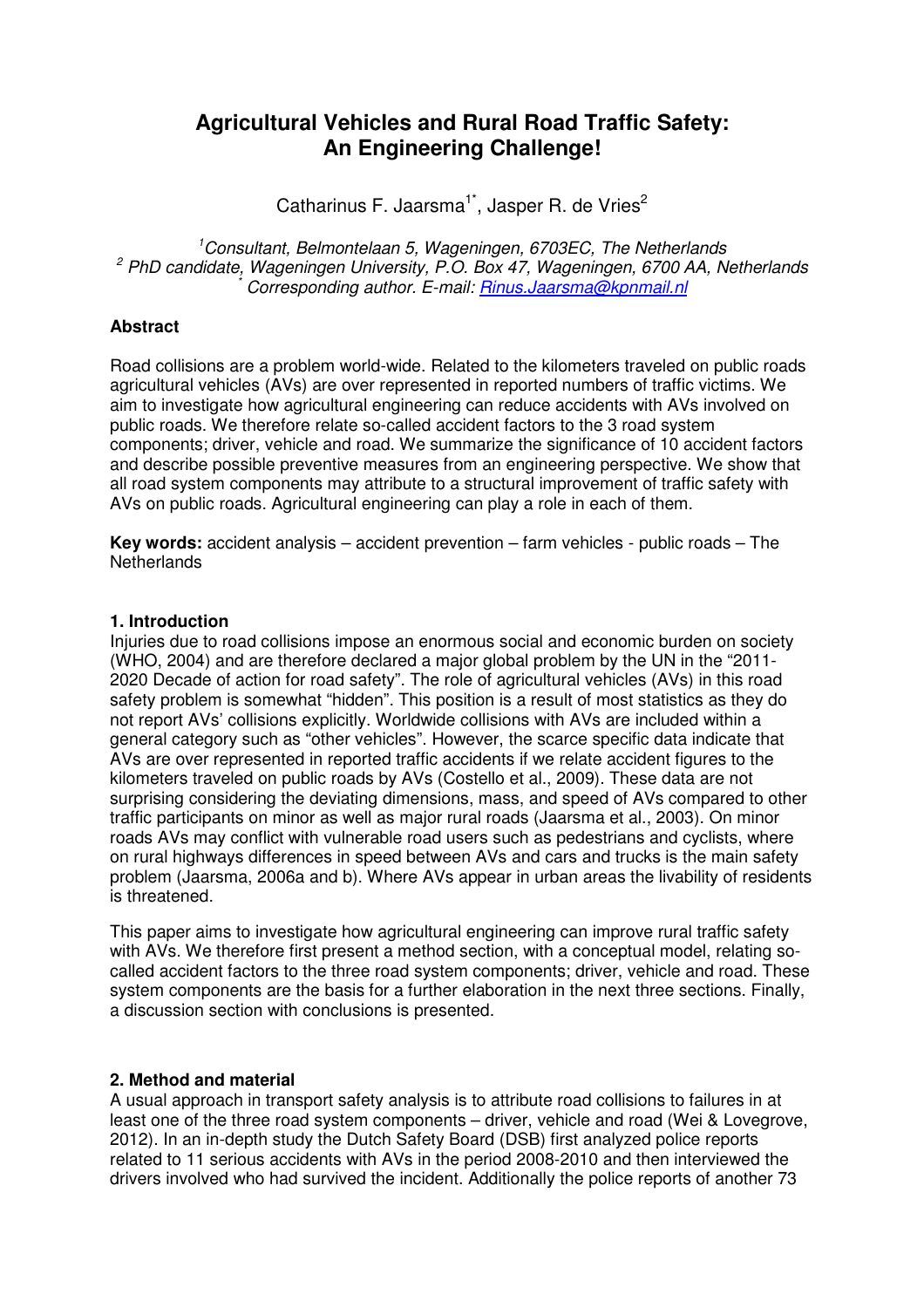fatal accidents were analyzed. From this study DSB derived a list with 10 "accident factors" assigned to the three road system components. We use this 3-layer conceptual model (Fig. 1) as a basis for our engineering approach. We consequently summarize the significance of the accident factors as analyzed by the DSB (2010) followed by a description of possible preventive measures, either proposed by DBS (2010) or from other international literature.



FIGURE 1: Conceptual model for 10 accident factors in 3 system components (Source: DSB, 2010)

# TABLE 1: Overview of legal regulations for agricultural vehicles on public roads in 11 European countries. Source: DSB (2010)

|                         | Nether<br>lands | rance<br>Щ | Belgium        | Portugal  | Sweden     | Germany    | Denmark    | United<br>Kingdom | Poland | Slovakia | Italy         |
|-------------------------|-----------------|------------|----------------|-----------|------------|------------|------------|-------------------|--------|----------|---------------|
| Maximum<br>width (m)    | 3.00<br>a)      | 2.55       | 2.55           | 2.5<br>b) | 2.10<br>c) | 3.00<br>d) | 2.55<br>e) |                   | $<$ 3  | f)       | 2.55<br>g)    |
| Maximum<br>weight (ton) | 50              | 40<br>h)   | 10 per<br>axle | 60        | 18         |            | 44         | 24                |        |          | 6 per<br>axle |
| Maximum<br>speed (km/h) | 25              | 40         | 40             | 20        | 40         | 40         | 30         | 20                |        |          | 40            |

a) If an exemption has been granted: 3.50 m

b)  $3.0 \text{ m}$  if registered and  $> 3 \text{ m}$  with special permission

c) A vehicle towing an agricultural machine may be wider than 2.6 m

d) Special permission is required for wider vehicles

e) 3.3 m or more between a farm and farmland

- f) Permission required for 'large' vehicles
- g) Permission required for vehicles > 3.2 m

h) Depending on the number of axles and trailers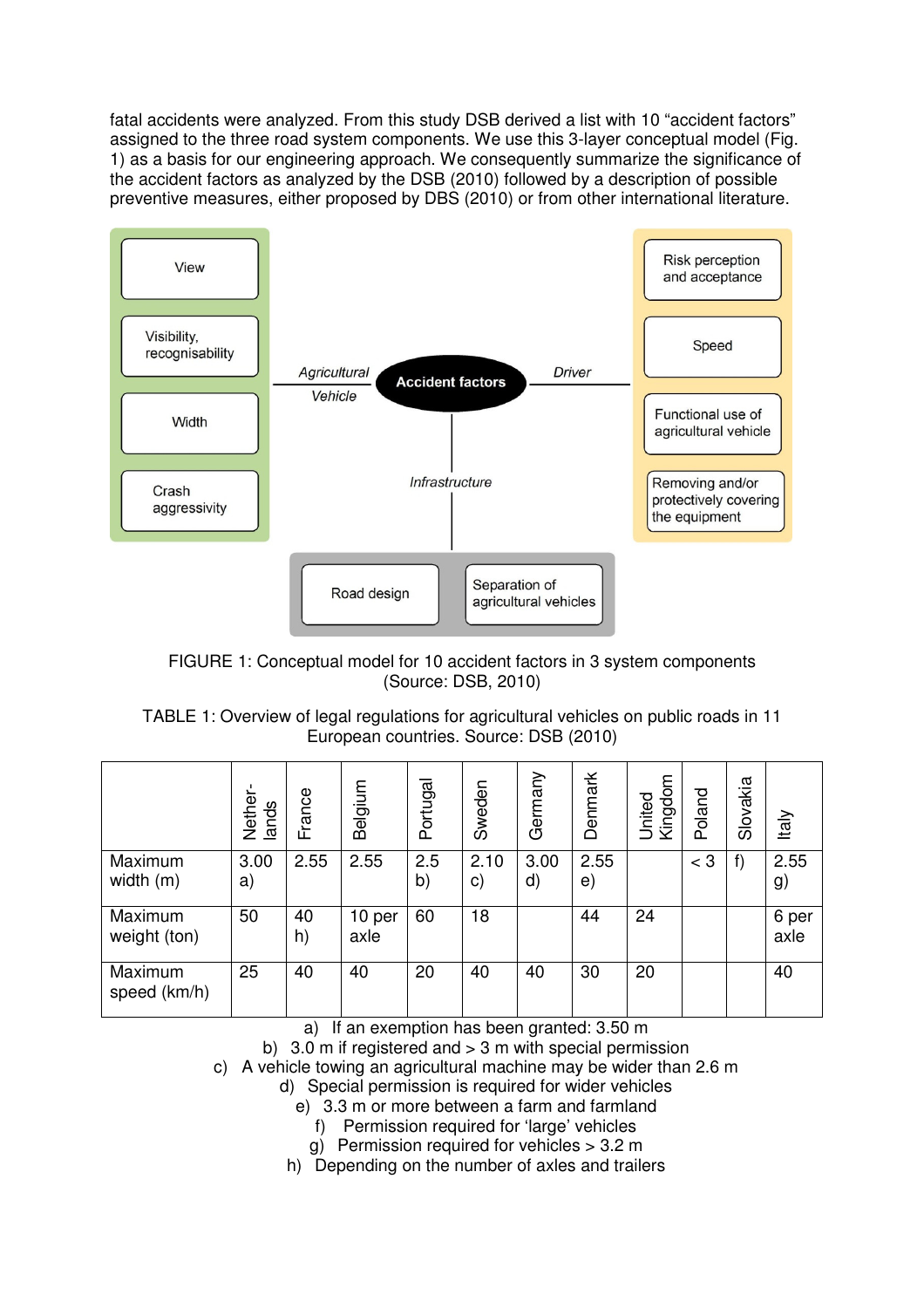DSB (2010) puts their findings for the system components also in an international context, by comparing laws and regulations governing AVs on public roads in 11 European countries, including the Netherlands. The information concerning the AVs is gathered in Table 1.

The farming machinery industry is operating on a global scale. However, the table shows considerable differences between the countries for permissible weights and dimensions. The permissible weight of AVs varies between 18 tons in Sweden and 60 tons in Portugal. The maximum in the Netherlands is 50 tons. In most countries the permissible width on public roads is 2.55 m or less (France, Belgium, Portugal, Sweden, Denmark and Italy). For Germany and the Netherlands this is 3.00 m. In most countries, including the Netherlands, road authorities can give a special permission if individuals wish to drive AVs exceeding a width of 3.00 m on public roads. Additional to the table it is worth mentioning that in the Netherlands there is no registration system for AVs and no registration numbers are issued. This is an exception in Europe, where most countries have a mandatory registration system for either agricultural tractors, self-propelled equipment, or both.

The exceptional situation in the Netherlands also holds for driving licenses: so far such a document is not mandatory at all. In other countries a driving license is mandatory. The requirements for the licenses differ per country and are not always AV specific. For example, in France, Sweden, Denmark, Poland and Italy a category B license for cars is enough for AVs weighing less than 3.5 tons.

#### **3. The agricultural vehicle**

Four accident factors are related to the AV: view, visibility and recognisability, width and crash aggressivity (Fig. 1).

It is undisputable that drivers must have a good view of the situation surrounding their vehicle from their seat to drive a vehicle safely on a road. However, this is a weak point for AVs, where this view is frequently obstructed through interchangeable parts and/or loads, both possible at the front and in rear of the AV. DSB (2010) found that view played a role at 24% of the serious accidents investigated. In which this percentage was equally distributed for obstructions related to front view and rear view. From the viewpoint of traffic safety, driving with obstructed view on public roads is not acceptable.

During darkness the visibility and recognisability (i.e. interpreting and responding correctly to the traffic situation) of the AV proved to be problematic for car drivers. Car drivers do not immediately recognize the AV they are approaching as such. Consequently, they don't realize that this vehicle's dimensions and speed deviate from what they would normally expect, namely another passenger car. This misperception causes head-on as well as rearend collisions. To improve the recognisability of the AV's front during darkness the legal configuration of headlights and wide-beam lights and their maximum luminous intensity should be re-designed. Also the use of a flashing light (in the Netherlands only permitted for AVs exceeding a width of 2.60 m) during darkness should be considered. For the rear end additional retroflective markings might be considered.

The previous accident factor, visibility, is the more important because AVs are allowed in the Netherlands to be wider (with granted exemption 3.50 m; see Table 1) than other vehicles (limited to 2.60 m). In half of the cases where vehicle width played a role in accidents analyzed by DSB this is caused through an insufficient road width, not suited for AVs wider than 2.60 m. In the other half of the cases this is caused by the AV (width  $> 2.60$  m). Therefore DSB (2010) proposes to decrease the Dutch legal limit for vehicle width to the more common 2.60 m (Table 1). This is too small for many activities in a modern mechanized agriculture, calling for a design of 'flexible' machinery that quickly can be transformed from a wider labor situation to a smaller transportation mode.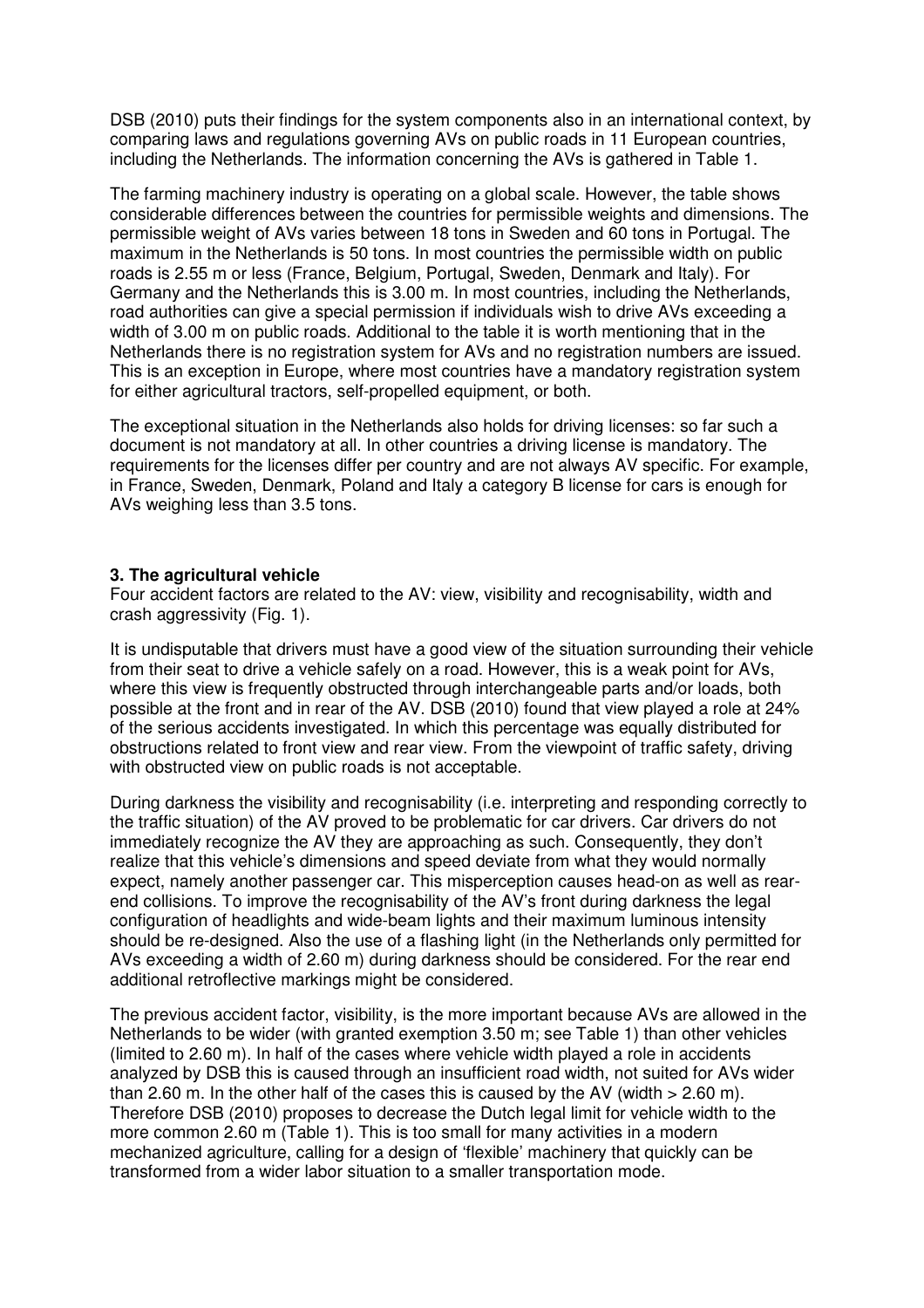In the event of a crash AVs form a hazard to other road users. They have a high aggressivity by their weight, stiffness and vehicle design, including sharp parts of protrudes. The latter played a role in 12% of DSB's cases. In 10% of the cases a counterweight was mounted on the AV. This increased the severity of the crash in half of these cases. Again, the engineering design is challenged to find solutions for a quick transformation between labor and transportation activities with the same AV.

It should be noticed that even an AV constructed conform high safety standards may become unsafe through the way it is used by its driver. It is a driver's decision to accept limited view from the seat and vehicle width. As it is also the driver's decision to protect sharp parts of protrudes before entering the public road. In the next section we further focus on the driver.

# **4. The driver of the agricultural vehicle**

Four accident factors are related to the driver of the AV: risk perception and acceptance, speed, functional use of the AV and removing and/or protectively covering the equipment (Fig. 1). As mentioned in section 2, in the Netherlands no driver license is required for driving an AV. The only precondition for driving an AV is that the driver must be at least 16 years old.

Risk perception means that drivers perceive and assess dangers. Next, they decide to accept the perceived risk or not. Finally, if not accepted, they must take timely action to avoid the risk. The group of young and inexperienced (male) drivers is well-known to have a poor risk perception as well as a high risk acceptance. However, this accident factor is important for all ages (DSB, 2010). Therefore training in driving including examination and procuring a driver license should also include courses on risk perception. This can make drivers of AVs more aware of the risks they form for other road users (Wildervanck, 2012).

Most of new tractors sold are designed for speeds over 40 km/h (DSB, 2010) and can easily exceed the Dutch legal limit of 25 km/h. Speed figures show that this is happening widely; on an arterial highway observed average speeds vary between 30 and 40 km/h and only 6% respects the legal 25 km/h (Coffeng et al., 2006). The higher the speed, the more severe the consequences are in case of a collision. Training in risk perception may also be helpful here, as well as speed reduction by campaigns, public information programs, infrastructural measures and –finally- enforcement by the police.

Functional use of public roads by AVs means that the trip is necessary for performing agricultural activities. In the Netherlands AVs are used as well for the transportation of materials such as sand by the building industry as a cheap alternative for trucks. In addition, it is even seen that AVs are used by youngsters to go to school (replacing a bicycle or moped). This dysfunctional use results in AVs generating more kilometers traveled on public roads. Not surprisingly, dysfunctional used of AVs was found in some of the serious accidents studied (DSB, 2010). Related to dysfunctional use we should notice that this is the responsibility of the owner of the AV or the company hiring AVs for other purposes then agricultural activities.

It is a driver's decision to protect equipment with protrudes, or to remove equipment, such as a contra weight in front, before using a public road. To do so, in practice, this may need two persons or specific machinery (only available on the farm building, not on the land). Engineering design should be aware of such problems.

# **5. The network of public roads**

Two accident factors are related to the road infrastructure: technical road design and separation of AVs (Fig. 1). For this purpose a distinction between minor rural roads (MRRs),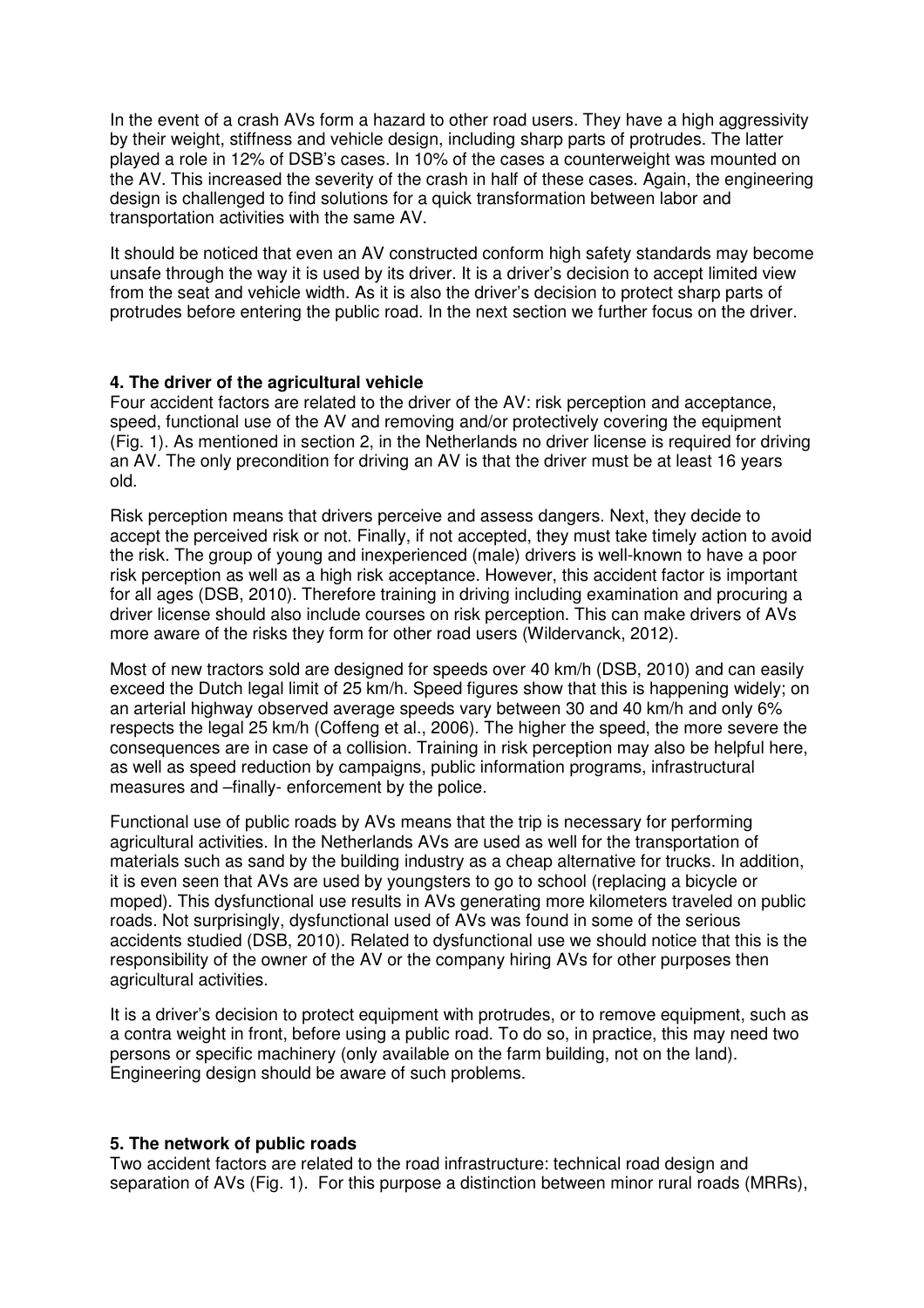rural arterial highways, and urban roads is relevant. MRRs give direct access to farms and farmland, and as so, MRRs are the "natural habitat" for AVs. However, arterials as well as urban roads are also used by AVs, especially for longer trips. Then these road categories may be part of a logical route between farm, farmland and/or agricultural services, for example to deliver harvested products. Given the necessity for AVs to use public roads, this use may be reduced by shortening the distances between farmstead and scattered parcels. This can be achieved by re-allotment (land consolidation) or an exchange of parcels between farmers (on a voluntary basis).

Road design decides a driver's experience (i.e. "which other types of vehicle are to be expected here") and behavior (i.e. "which speed is justified here"). Against this background a wide range of infrastructural measures is possible, focusing on either the car driver or the driver of the AV, or both, and depending on the road category. For arterials passing bays for AVs may considerably decrease delays for other vehicles (Jaarsma, 2006b). As a warning signal to indicate the actual presence of an AV on such a major road for other drivers, specific ITS solutions might be developed. For MRRs and urban roads the permissible width of an AV related to this generally narrow infrastructure is considered as the main problem (DSB, 2010). Paved or sealed shoulders improve the accessibility for AVs, just as a widening of the road, either on selected locations or on its full length. Speed reducing measures also may be necessary, either horizontal (extra bends and narrowed passages) or vertical, such as rumble strips and/or speed humps (Jaarsma, 2006a).

A full separation of AVs is only possible for arterial highways. Therefore an alternative route on minor roads or a parallel road must be available. And then the next two problems appear: these alternative routes generally have a narrow road width and are used by vulnerable road users. A partly separation can be realized by a concentration of AVs on a network of a limited number of roads, arterial as well as MRRs. Therefore a tailor-made solution has to be designed, with the commitment of all road authorities and the agricultural industry in an area (Louwerse et al., 2012).

# **6. Discussion and conclusions**

Trip lengths on public roads with AVs to access the farmland are getting longer through an ongoing enlargement of scale in agriculture (Gkritza et al., 2010). At the same time "[f]arms are sharing once quiet rural roads with a growing population of non-farm vehicles" through urban developments and other new economical functions in the rural area (Costello et al., 2009). The combination of longer trip lengths of AVs and more non-farm traffic considerably increases the risk of collisions between AVs and other road users. The unsafe traffic situation also threatens the attractiveness of the multi-functional rural area for recreation and agrotourism. Soft green modes (walking, cycling) are most sensitive for these threats.

Road crashes with AVs involved are a major safety concern for farmers (Costello et al., 2009). A key problem for road safety is that AVs primarily have been constructed for use on agricultural land. Therefore requirements on vehicle design to ensure vehicle safety that have been imposed on other motor vehicles have not been stipulated for AVs (DSB, 2010), making AVs on public roads dangerous for other road users. Also the standards for lighting of AVs are reported as a problem for car drivers, because they do not recognize the AV as such during darkness (Gkritza et al., 2010).

In a decade of action for road safety it is a big and double challenge for agricultural engineering: (1) to make a turn downwards into the number of AVs involved in traffic accidents, despite an increasing number of vehicle kilometers travelled on public roads, and (2) to reduce the severity of accidents that still happen, despite the aggressiveness of the AV in a collision with other road users through its specific vehicle design.